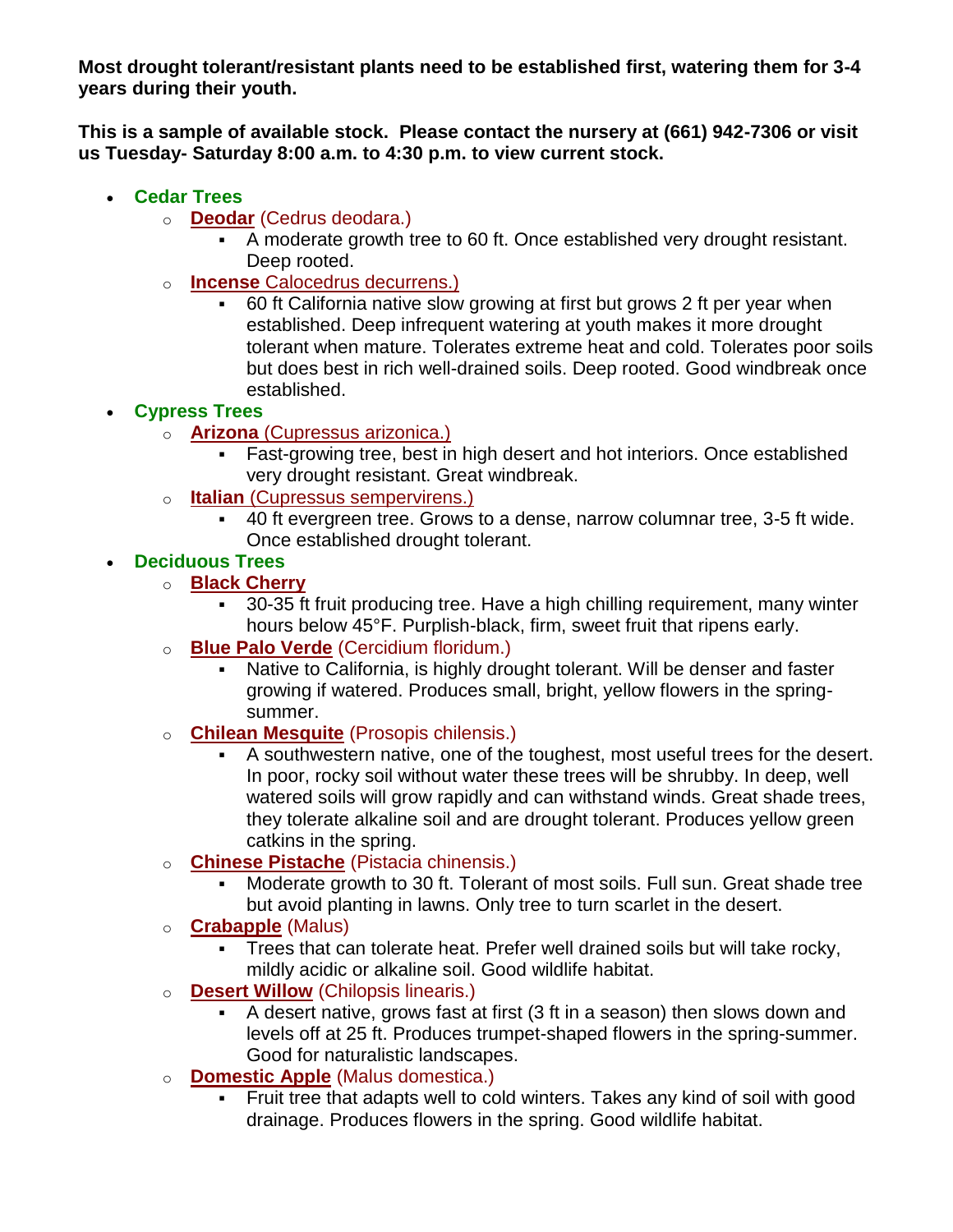#### o **Elm** (Zelkova)

- Good windbreak tree that will flourish in any good soil but prefers moist, well-drained soils. Requires full sun and is moderately drought tolerant. Moderate growth.
- o **English Oak** (Quercus robur.)
	- 50 ft tree that has moderate to rapid growth in deep, rich soil. Tolerates dry, sandy soil. Full sun. Once established, do not need watering. Good street or lawn tree.
- o **Flowering Almond** (Prunus triloba.)
	- 6 ft slow growth tree that prefers rich, moist, acidic soil. Full sun to part shade and is moderately drought tolerant. Good for median strips along highways, parking lots and near decks and patios. Produces double pink flowers in the early spring.

## o **Flowering Cherry** (Prunus)

- Cold hardy trees that do not like dry, sunny, windy winters. Require full-sun and fast draining, well-aerated soils. Somewhat drought resistant but best with moderate summer water.
- o **Flowering Plum** (Prunus)
	- Fast growing trees that grow in almost any soil. Prefers sun or partial shade. Does not tolerate steady winds.
- o **Goldenrain Tree** (Koelreuteria paniculata.)
	- 20-35 ft tree that grows slow to moderate. Takes cold, heat, drought, wind, alkaline soil, though needs regular watering when young. Good for a lawn or terrace tree in difficult soils and climates.
- o **Honey Locust** (Gleditsia tricanthos.)
	- 40 ft fast growing, good desert tree that is tolerant to heat, cold, wind and some drought. Tolerant of acidic and alkaline soils but will do best on deep, well drained soils. Good multi-row windbreak, shade, and lawn tree. Produces small clusters of white flowers in the spring.
- o **Hybrid Poplar** (Populus canadensis. 'Robusta')
	- 50-60 ft fast growing tree that prefers cold winters and hot summers. Desert adapted. Best with regular deep watering. Drought tolerant if roots grow deep enough to tap into the water table. Not for lawns or city streets as roots are invasive.
- o **Little-Leaf Linden** (Tilia cordata.)
	- Hardiest of the lindens, responds well to deep rich soil and plenty of water. Grows at a slow to moderate rate. Produces small yellowish white flowers in July. Excellent medium-sized lawn or street tree.
- o **Purple Smoke Tree** (Cotinus coggygria. 'Purpureus')
	- 25 ft tree does best under stress in poor or rocky soil. Prefers fast drainage and infrequent watering. Full sun. Produces loose clusters of flowers which, as they fade, turn into dramatic "puffs" of purple smoke.
- o **Pussy Willow** (Salix discolor.)
	- 20 ft fast growing tree that tolerates poor drainage and is successful in almost any soil. Needs plenty of water. Full sun to partial shade. Good for erosion control. Invasive roots. Produces catkins in late winter/early spring.
- o **Siouxland Poplar** (Populus deltoids. 'Siouxland')
	- 60 ft fast growing tree that prefers cold winters and hot summers. Full to partial sun. Does well in dry conditions. Best with regular deep watering. Drought tolerant if roots grow deep enough to tap into the water table. Good windbreak. Not for lawns or city streets as roots are invasive.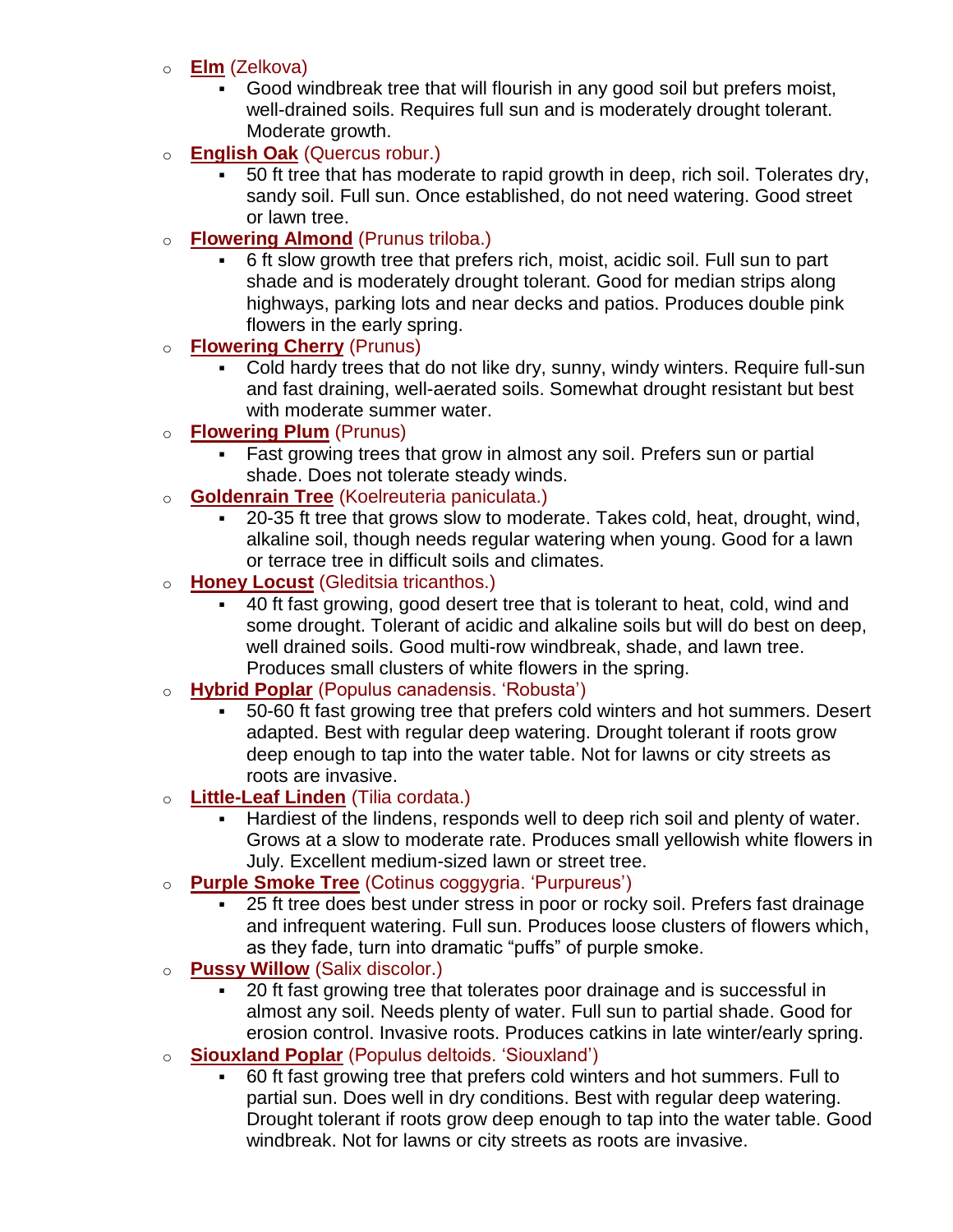### o **Sycamore** (Platanus)

- 50 ft moderate growing tree tolerant of heat and wind. Somewhat drought tolerant but does better in summer with deep watering. Good shade tree.
- o **Theves Poplar** (Populus nigra. 'Thevestina')
	- 40 ft fast growing tree that prefers cold winters and hot summers. Full sun. Best with regular deep watering. Drought tolerant if roots grow deep enough to tap into the water table. Good windbreak. Not for lawns or city streets as roots are invasive.
- o **Tulip Tree** (Liriodendron tulipifera.)
	- 60-80 ft fast growing tree. Prefers deep, rich, well drained soil and plenty of summer watering. Give this tree room to grow as eventually spreads to 40 ft. Good shade, lawn, or roadside tree. After 10-12 years produces greenish yellow flowers in the late spring.
- o **White Ash** (Faxinus Americana.)
	- 80 ft tree tolerates hot summers, cold winters, and many kinds of soil. Used on streets, for shade, lawns and patios. Needs some watering. Edges show burning in hot, windy areas.

### • **Eucalyptus Trees**

- o **Cider Gum** (Eucalyptus gunnii.)
	- 40 ft fast growing tree that is desert adapted and drought tolerant. Good windbreak and shade tree. Produces small creamy white flowers in April-June.
- o **Microtheca** (Eucalyptus microtheca.)
	- 35-40 ft fast growing tree that is desert adapted and drought tolerant. Good windbreak.
- o **Swamp Mahogany** (Eucalyptus robusta.)
	- 80-90 ft fast growing tree that is desert adapted and drought tolerant. Does well in moist or salty soil. Good windbreak. Produces masses of pink-tinted, creamy white flowers in the winter.

#### • **Grasses**

- o **Blue Fescue** (Festuca ovina. 'Glauca')
	- 1 ft moderate growth grass used as a border or for erosion control. Also useful ground cover for sunny or partial shaded areas and on slopes or level ground. Needs little water.
- o **Deer Grass** (Muhlenbergia rigens.)
	- A 3 ft California native, a slow to moderate growth perennial grass. Full sun. Tolerates sandy and clay soils. Water once or twice a month. Works like a shrub in the landscape.
- o **Fountain Grass** (Pennisetum setaceum.)
	- 4 ft perennial grass used in dry locations. Tolerates any soil and is drought resistant. Full sun. Produces purplish flower plumes in the summer and fall.
- o **Japanese Blood Grass** (Imperata cylindrical. 'Rubra')
	- 1-2 ft perennial grass that needs average amount of watering. Sun or partial shade. Prefers well drained sandy soil but tolerates other soils. Dormant in the winter. Good for borders and edging.
- o **Needle "Feather" Grass** (Nassella tenuissima.)
	- 2 ft moderate growth grass with low maintenance. Withstands heat and is drought tolerant. Full to partial shade. Produces silvery green flowers in the summer that turn light tan.
- o **Varigated Grass** (Miscanthus sinensis. 'Variegatus')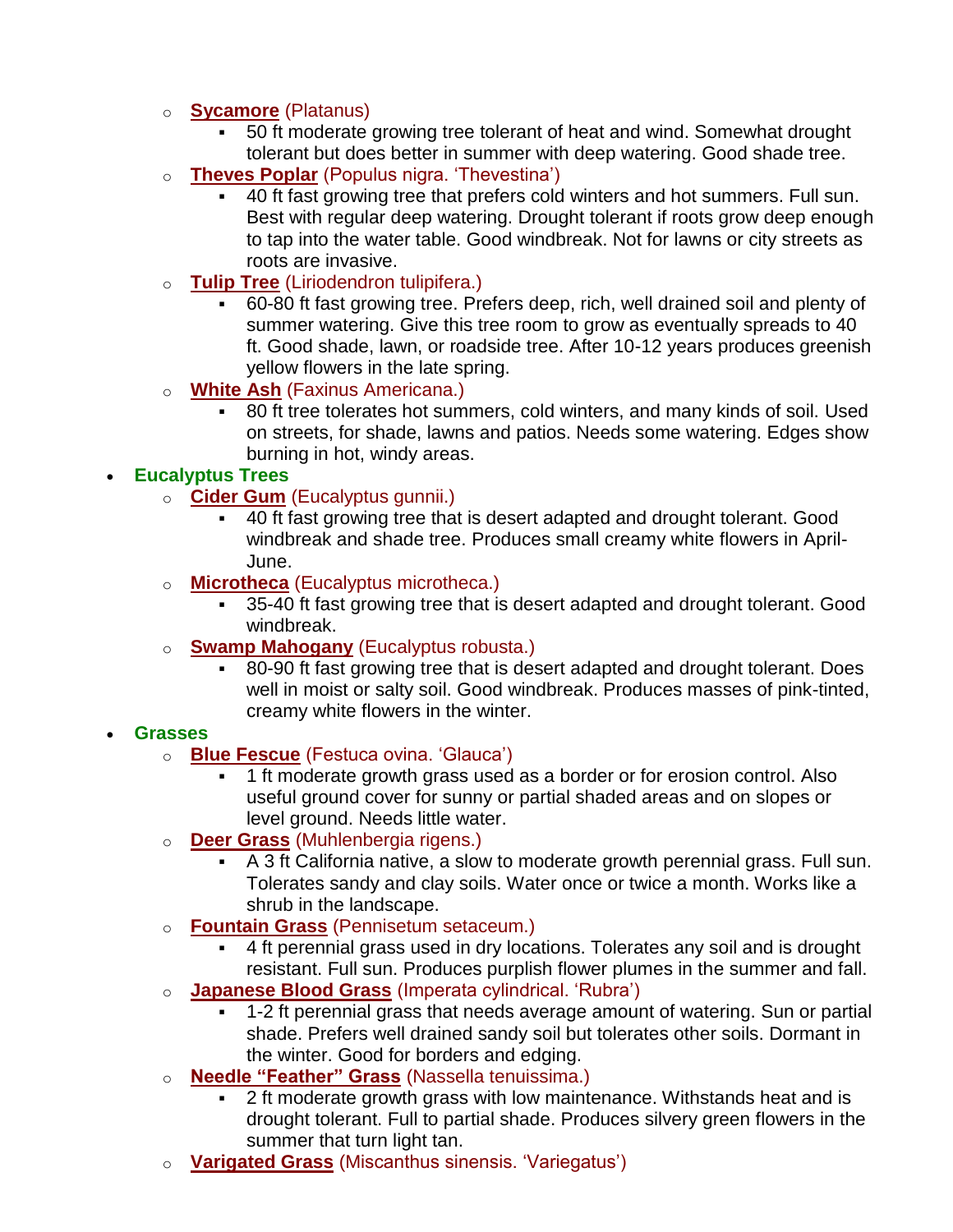▪ 5-6 ft grass that grows in any soil. Sun or shade. Moderately drought tolerant. Good as a border. Produces pink flowers in late summer.

### • **Ground Covers**

- o **Creeping Cotoneaster** (Cotoneaster adpressus.)
	- Cover best planted on dry slopes (for erosion control) or in poor soil. Thrive with little or no maintenance. Produces small white flowers in the spring and small red fruit in the fall.
- o **Creeping Germander** (Teucrium chamaedrys.)
	- 1 ft cover endures sun, heat, poor and rocky soils. Ideal for small-spaced areas. Spreads to 2 ft so plant 2 ft apart. Needs to be planted in soil with good water drainage. Produces blue spike flowers in the winter-spring.
- o **Gazania** (Gazania)
	- 1 ft cover that grows well in most soils. Once established, water about twice a month. Full sun to partial shade. Produces flowers late spring/early summer.
- o **Moss Verbena** (Verbena pulchella gracilior.)
	- Perennial cover needing sun and heat to thrive. Drought resistant. Plant 2 ft apart. Like good air circulation, dislike wet foliage. Produces rose violet to pink flowers.
- o **Rosemary** (Rosmarinus officinalis.)
	- 2 ft by 4 inches wide cover enduring hot sun and poor soil. Need good drainage and some watering in desert climate. Works as bank cover and erosion control. Produces small blue flowers in the late winter-spring.
- o **Trailing Acacia** (Acacia redolens.)
	- 1-2 ft cover for banks, large areas of poor soil. Plant away from paths. Endures drought and heat. Produces puffy yellow flowers in the spring.

### • **Perennials**

- o **Mexican Evening Primrose** (Oenothera berlandieri.)
	- 1-3 ft desert native plant that once it is established thrives with little or no care. Good ground cover for dry slopes. Invasive if not controlled. Produces masses of large pink cup-shaped flowers in the mid-spring.
- o **Penstemon** (Penstemon)
	- A desert native that needs fast draining soil with infrequent watering. Full sun. Short lived (3-4 years). Produces tubular flowers.
- o **Society Garlic** (Tulbaghia violacea.)
	- 1 ft plant that accepts a wide range of sun exposures but does best in full sun. Easy to grow in light, sandy soils. Established plants can survive droughts. Produces lavender flower clusters in the spring-summer.

## • **Pine Trees**

- o **Aleppo** (Pinus halepensis.)
	- 30-40 ft moderate to rapid growth tree useful in poor soils and arid climates. Full sun. Thrives in desert heat, drought, and wind. Good wildlife tree.
- o **Austrian Black** (Pinus nigra.)
	- 40 ft slow to moderate growth tree adaptable to winter cold and strong wind. Full sun though is shade tolerant. Needs little water. Will tolerate most soils and somewhat drought tolerant. Good windbreak.
- o **Brutia** (Pinus brutia.)
	- 30-40 ft rapid growth tree especially in its youth. Full sun. Thrives in heat, drought, and wind. Tolerates most soils though can not take temps much below 0ºF. Good Christmas tree.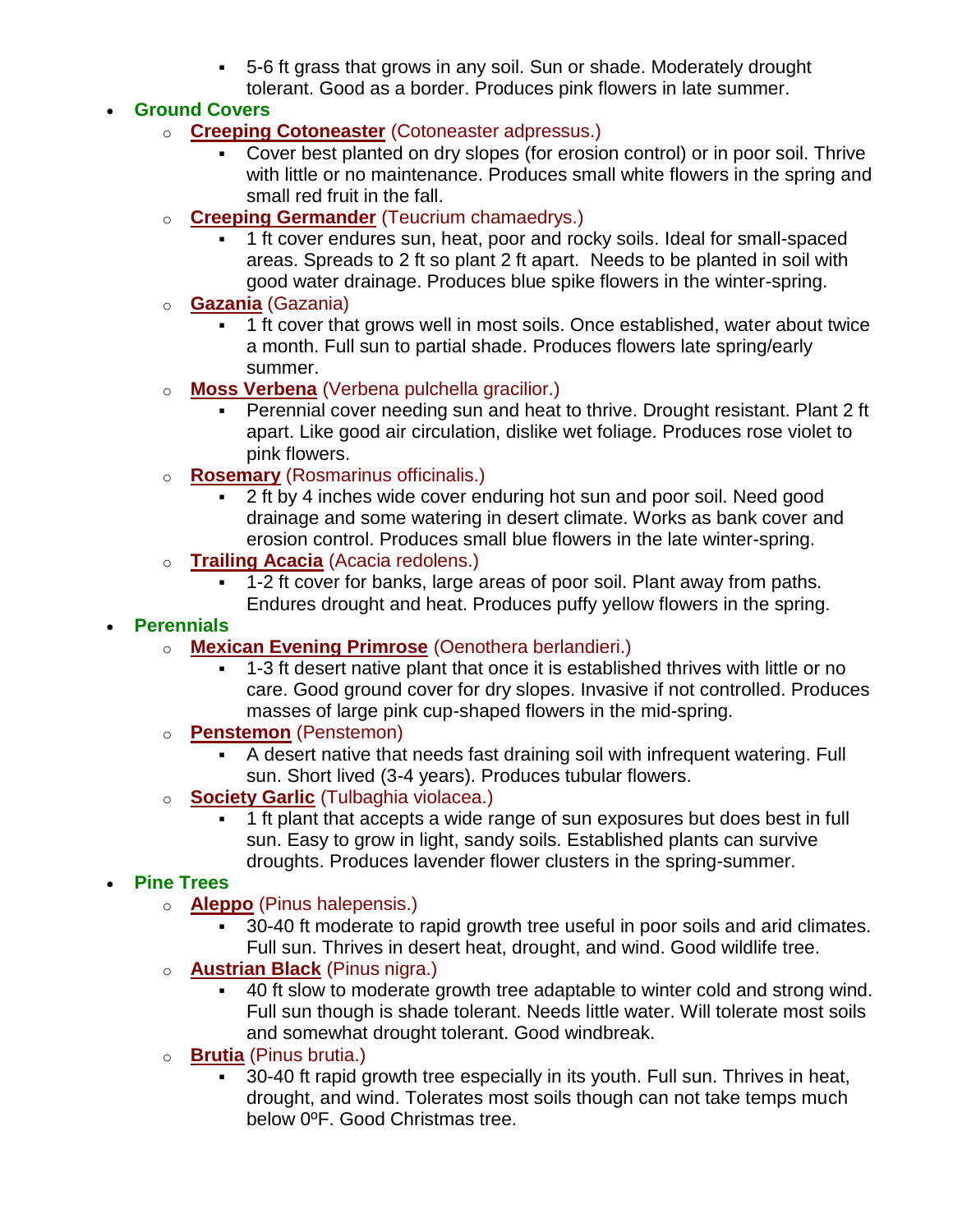- o **Coulter** (Pinus coulteri.)
	- 30-60 ft moderate to fast growth tree resistant to heat, drought, and wind. Native to California. Full sun. Good in the high desert. Good in gardens were it is not too crowded.
- o **Digger** (Pinus sabiniana.)
	- 40-80 ft fast growth tree very drought resistant and need little water. Full sun. Native to California. Not good shade tree but more ornamental.
- o **Eldarica** (Pinus eldarica.)
	- 30-40 ft rapid growth tree especially in its youth. Full sun. One of the best desert pines. It is drought tolerant and can withstand considerable heat. Good windbreak.
- o **Italian Stone** (Pinus pinea.)
	- 40-60 ft slow to moderate growth tree that needs room to grow. Full sun. Takes heat and drought once established. Splendid roadside tree.
- **Japanese Black** (Pinus thunbergiana.)
	- 20 ft slow to moderate growth tree that is good in the desert. Full sun. Needs some watering. Takes a range of soil types but prefers well drained soil. Heat and drought tolerant.

# • **Shrubs/Subshrubs**

- o **American Cranberry** (Viburnum trilobum.)
	- 8 ft shrub that does well in heavy rich soil with ample moisture, though somewhat drought tolerant. Tolerant of most other soils. Grow in full sun or shade though prefer some shade in long hot summers. Produces clusters of white flowers in May and large red fruit in the fall.
- o **Antelope Bitterbrush** (Purshia tridentate.)
	- 6 ft shrub that does will in dry rocky soils. Needs full sun. Excellent drought tolerance. Good wildlife plant and good for rock gardens. Produces yellow flowers in April-July.
- o **Apache Plume** (Fallugia paradoxa.)
	- 3-8 ft desert native shrub that due to its density makes a good background or screen. Also a good erosion control plant. Full sun. Very tolerant of heat and drought. Produces small, white, rose like flowers in April/May.
- o **Arborvitae** (Platycladus orientalis.)
	- 20 ft tall and 12 ft wide large shrub that that tolerates heat (but avoid reflected heat) and low humidity. Full sun but does better with afternoon shade. Needs ample water during the summer and good soil drainage.

## o **Atriplex Torreyi**

- A southwest native, 6-8 ft shrub. Drought tolerant and low water usage once established.
- o **Beauty Bush** (Kolkwitzia amabilis.)
	- 10-12 ft shrub that needs average watering and well drained soil. Some drought tolerance. Full sun to light shade. Good border though requires a good deal of room for full development. Produces clusters of small, pink, yellow-throated flowers in May.
- o **Butterfly Bush** (Buddleia davidii.)
	- 6-8 ft fast growth shrub that needs good drainage and average watering but needs little else. Full sun or light shade. Produces clusters of fragrant purple flowers in the summer.
- o **Common Privet** (Ligustrum vulgare.)
	- 15 ft shrub that can grow in any soil. Drought tolerant. Need full sun to partial shade. Good use as a hedge. Produces clusters of white or creamy white flowers in late spring/early summer.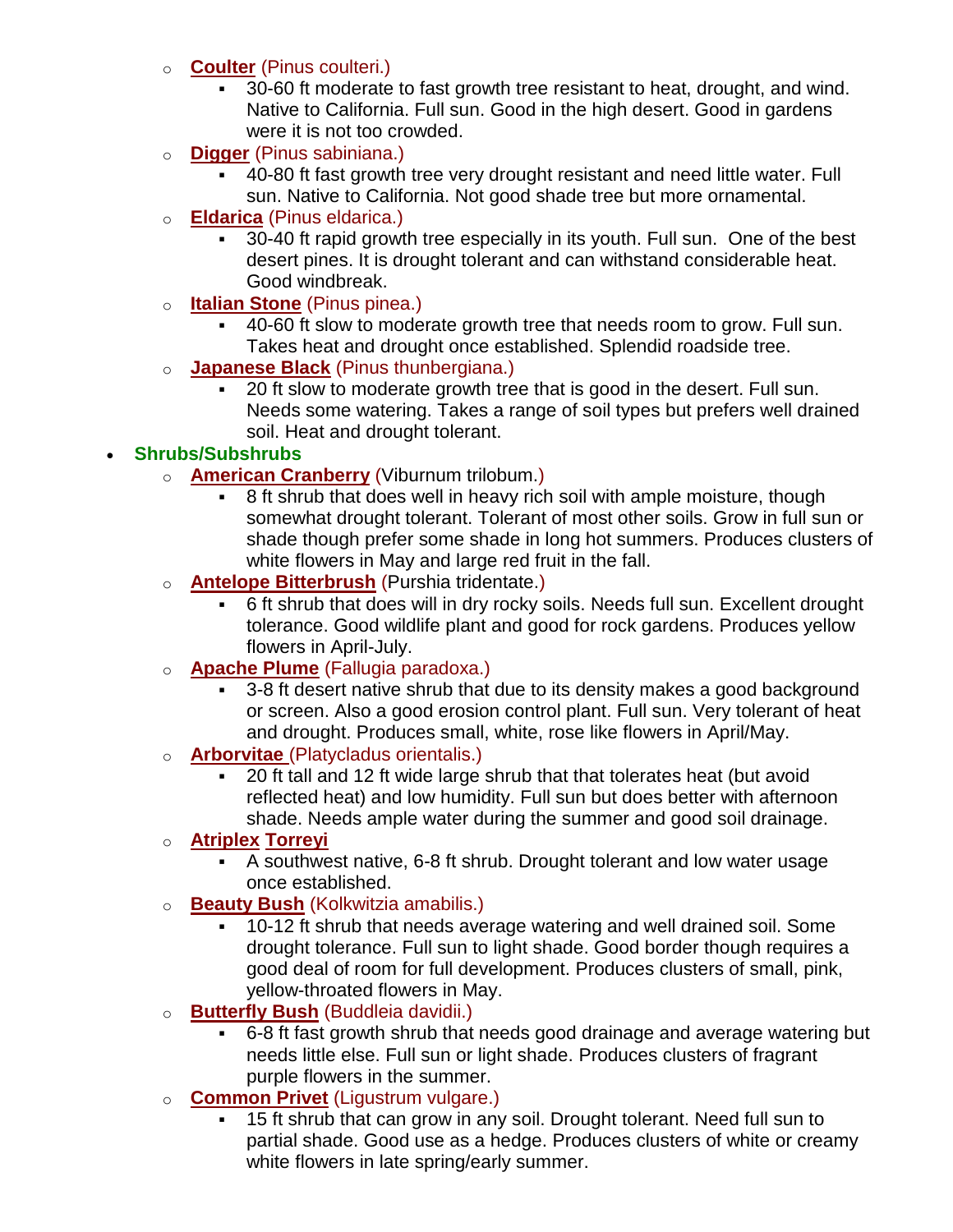#### o **Desert Bird of Paradise** (Caesalpinia gilliesii.)

- 10 ft fast growth shrub that grows easily in the hot sun, with light, well drained soil and infrequent, deep watering. Desert native. Produces yellow flowers with protruding bight red stamens in the summer.
- o **Flowering Currant** (Ribes aureum.)
	- 3-6 ft shrub that is fairly drought. Needs full sun to part shade. Prefers moderate summer watering. Produces clusters of small, bright yellow flowers in spring and yellow to red to black berries in the summer. Berries attract birds.
- o **Forsythia** (Forsythia)
	- 8 ft fast growing shrub that tolerates most soils. Needs full sun to light shade and moderate watering. Quite tolerant of poor-growing conditions. Good screen or bank cover. Produces yellow flowers in February-April.
- o **Four-Wing Saltbush** (Atriplex canescens.)
	- Shrub tolerant of high alkaline desert soils. Good for drought tolerance and erosion control. Fire retardant.
- o **Heavenly Bamboo** (Nandina domestica.)
	- 3-6 ft slow to moderate growth shrub that does best in rich soil with ample water but will tolerate drought when established. Competes with tree roots in dry shade. Needs sun or shade but better leaf color in the sun. Does poorly in temps lower than 10ºF. Good as a hedge or a screen. Produces pinkish white or creamy white flowers in late spring or summer.
- o **Japanese Barberry** (Berberis thunbergii.)
	- 4-6 ft shrub that makes a good border or hedge. Very adaptable plant that does best in full sun, but tolerant of partial shade. Withstands drought, heat, and urban living well. Dislikes continually wet soils. Produces small yellow flowers in April and bright red berries in the fall.
- **Japanese Quince** (Chaenomeles speciosa.)
	- 6-10 ft shrub that is easy to grow in any soil although slightly heavy soils are preferred. Bright sun or partial shade. Tolerant of extreme cold and heat. Average water. Drought tolerant. Good for hedges and barriers. Produces red flowers in April.
- o **Lilac** (Syringa vulgaris.)
	- Shrub that does best with average watering but once it is established can take some drought. Can reach 20 ft tall height. Needs sun or light shade in hot areas. Likes alkaline soils. Does best in winters with pronounced chill. Produces clusters of pinkish or bluish lavander, fragrant, flowers in late spring.
- o **Mock Orange** (Philadelphus lewisii.)
	- 4-8 ft shrub that thrives in almost any soil, but does best in moist, welldrained soil. Somewhat drought tolerant. Needs full sun or light shade in hot-summer areas. Good as low screens or hedges. Produces white, fragrant flowers in June/July.
- o **Mountain Mahogany** (Cercocarpus montanus.)
	- 4-6 ft slow growth shrub that needs no water once established. Desert native. Needs full sun to light shade. Useful in dry places with coldest climates. Produces small, white, rose like flowers in spring.
- o **Multiflora Rose** (Rosa multiflora.)
	- 3-8 ft fast growth shrub that is good for erosion control. A wide tolerance for various soil, moisture, and light conditions. Best if planted 2 ft apart. Used as a hedge but can be invasive for smaller gardens. Produces clustered, small, white flowers in June.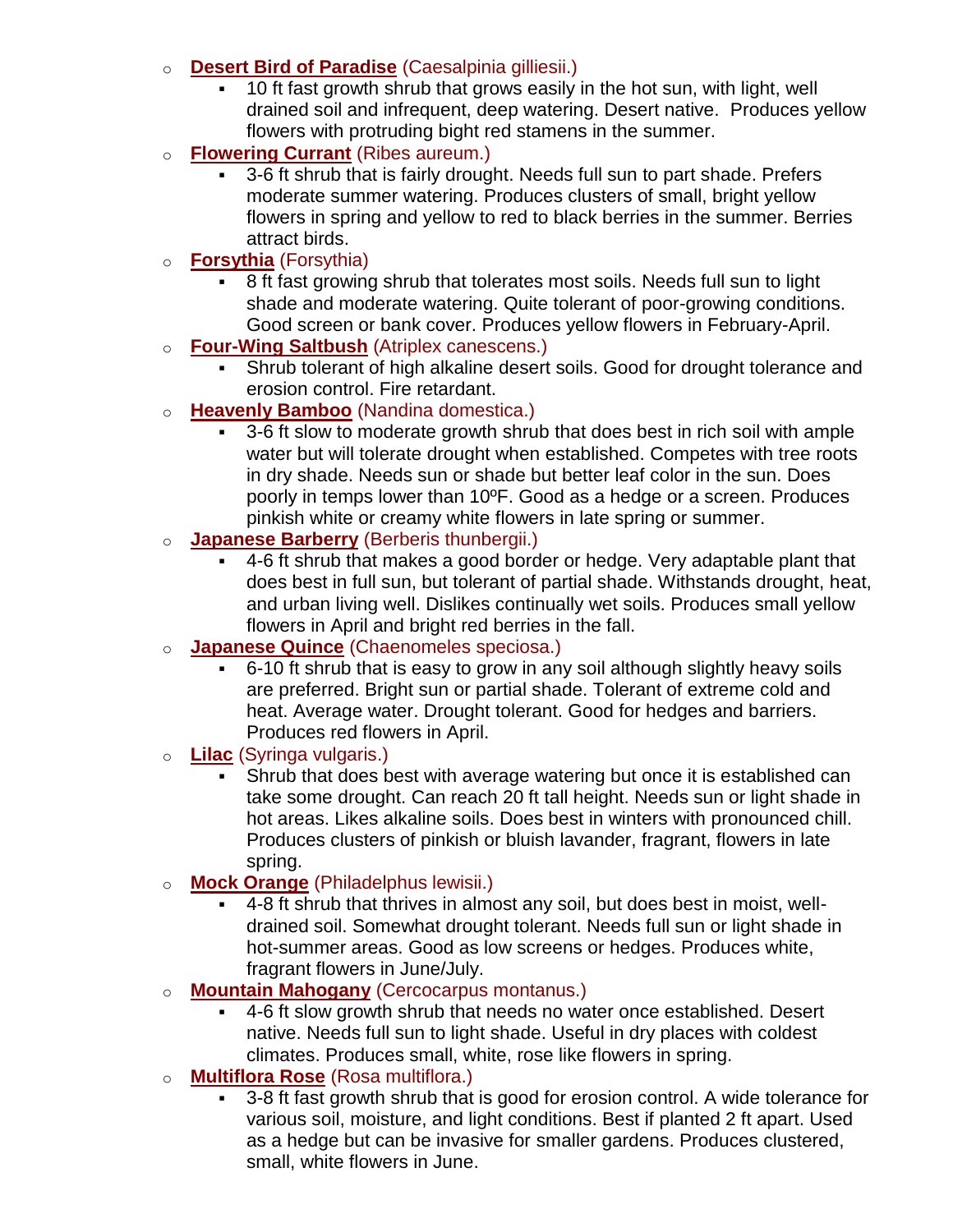### o **Purple Vitex** (Vitex agnus-castus.)

10-25 ft fast growth (in warmer areas) shrub that tolerates many types of soil but needs plenty of summer heat. Good for borders or individually as a small shade tree. Produces spikes of lavender blue flowers in summer and fall.

## o **Pyracantha** (Pyracantha Mojave.)

- 12 ft fast growth thorny shrub that do best where soil is not constantly wet (away from sprinklers). Needs full sun. Good as a barrier, screen, or hedgerow. Produces clusters of small, white flowers in late spring and orange, red fruit in late summer.
- o **Quail Bush** (Atriplex lentiformis.)
	- California native shrub tolerant of high alkaline desert soils. Good for drought tolerance and erosion control. Good windbreak.

### o **Red-Tip Photinia** (Photinia fraseri.)

■ 10 ft moderate growth shrub that is heat resistant. Needs full sun to partial shade. Medium water requirements. Good hedge or background. Has striking bright red new leaves in spring. Produces clusters of small, white flowers in early spring.

### o **Rock Rose** (Cistus ladanifer.)

3-5 ft fast growth shrub that are drought resistant, tolerant of poor, dry soil, and takes the desert heat. Needs well draining soils if watered frequently. Good for planting in fire-hazard areas and good for erosion control. Produces white flowers in June/July.

### o **Rose of Sharon** (Hibiscus syriacus.)

■ 10-12 ft medium growth rate shrub that once established can take some drought. Prefers moist, well-drained soils but is very adaptable to various soils. Full sun or part-shade. Moderate watering. Produces single or double flowers in summer.

#### o **Sea Tomato** (Rosa rugosa.)

3-8 ft shrub that can withstand hard freezes, wind, and drought. Good for hedges and erosion control. Produces fragrant single or double, white, yellow, pink, or purplish red flowers. Also produces bright red, tomatoshaped fruit.

#### o **Siberian Pea (Caragana arborescens.)**

- **20 ft fast growth shrub that is nearly industructable in the desert. Useful plant where choice is limited by cold, heat, wind, and bright sun. Good windbreak or hedge.**Produces bright yellow, pea-shaped flowers in spring.
- o **Snowberry** (Symphoricarpos albus.)
	- 2-6 ft shrub that tolerates poor soil and shade. Drought tolerant. Good for erosion control on steep banks. Produces pink flowers in May/June and white fruit in late summer to winter. Best fruit production when in the sun.

#### o **Spiraea** (Spiraea)

- Fast growth shrub that grows in all kinds of soils with average watering. Needs full sun to part shade. Produces white, pink, or red flowers.
- o **Tartarian Honeysuckle** (Lonicera tatarica.)
	- Shrub that needs average watering in the summer once established. Needs either full sun or light shade. Good for backrounds, screens, and windbreaks. Produces small, pink or rose flowers in late spring/early summer. Also produces bright red fruit.